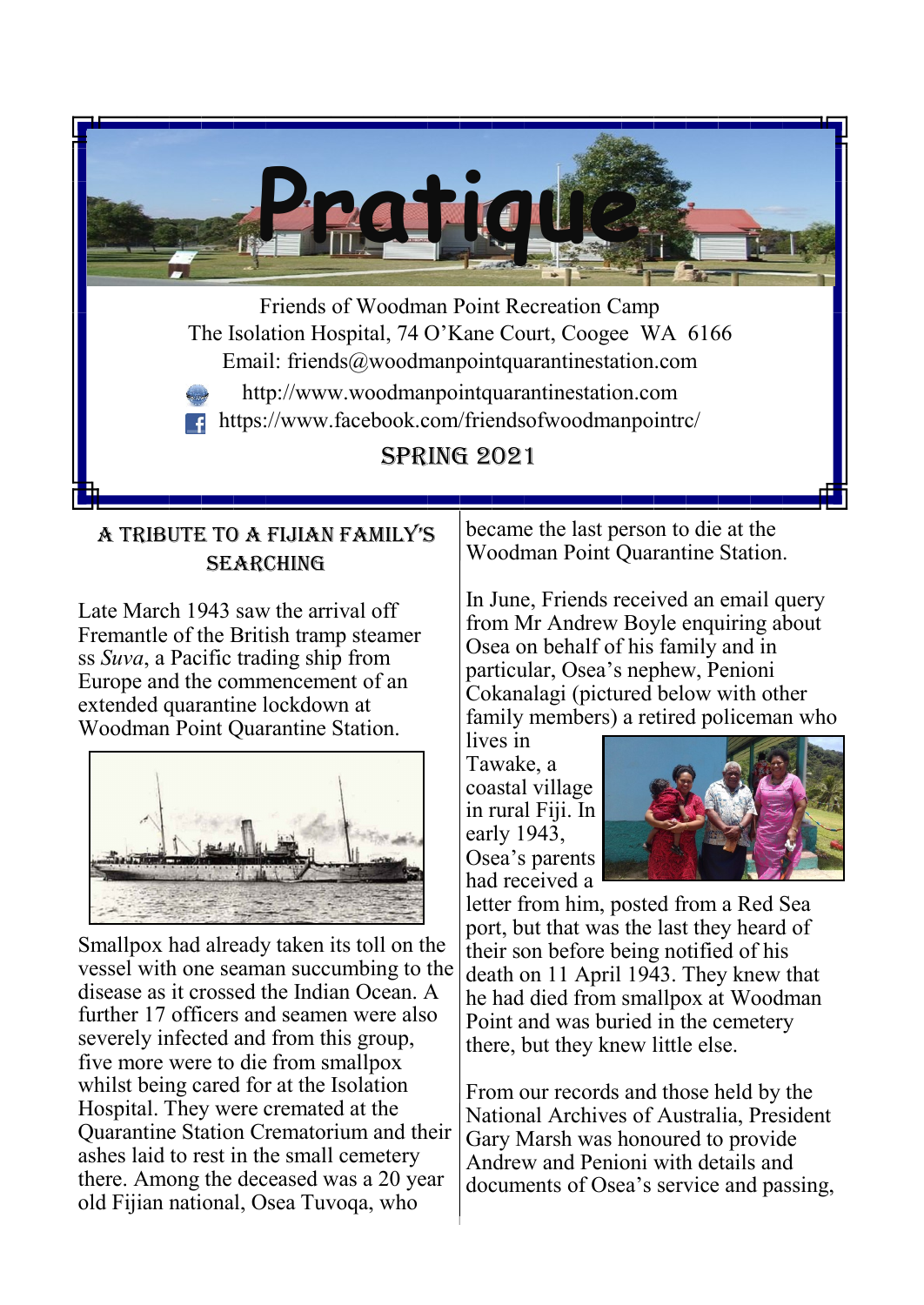including clarifying the vessel on which he was sailing.

Andrew advised that most Fijians have elaborate funerals and that Penioni was greatly comforted to know that his uncle was treated with respect in his final days and after his death. He was also grateful to receive a photograph of the grave in which Osea and his fellow seamen are buried, still carefully tended and cared for by the Friends of Woodman Point.

In tribute to Osea and his fellow ship

mates, former president Jenni Carder placed a wreath of flowers on the grave on behalf of Penioni, Andrew and Osea's family in Fiji. This was particularly poignant as Jenni is the grand daughter of



quarantine nurse Bertie Poore, who nursed Osea in his final days.

Friends are honoured to have been able to provide these details to Penioni and Osea's family, and send to them all our kindest regards and very best wishes, and the commitment that this grave will continue to be tended as an important part of the human stories of the Woodman Point Quarantine Station.

## Heritage tour bookings arrive in the 21st century

There has been considerable discussion at meetings over the past six months trying to work a way forward for Friends to implement electronic payments for heritage tours. Various options have been considered and with each, there were

sound reasons why that particular option was not quite "for us".

A suggestion to consider the online booking site  $\ddot{\cdot}$  trybooking was made and followed up. We found it such an easy site to navigate, both for Friends as the operator, and for the public when booking, and *i* trybooking 's customer support when setting things up was second to none.

So we are delighted to announce that, as of our  $\dot{\mathbf{x}}$  trybooking regular August public tour held last month, has become the means by which members of the public book places on our Sunday tours.

People participating in these tours now pay for their tour in advance by credit card. Tickets featuring the Isolation Hospital are automatically emailed to patrons upon booking and paying and we have instigated a full-refund policy for cancellations made up to 48 hours prior to a tour's commencement.

Patrons pay a  $\dot{x}$  trybooking small non-refundable booking fee to when making payment and Friends have opted to absorb the small credit card fee rather than pass this onto our patrons.

The public can now make bookings up until several hours before a tour commences and we are able to print out participation lists in readiness to welcome people at the WPRC gates. And a single electronic transaction at the conclusion of the tour transfers money from that tour to the Friends' bank account.

A single link on both Friends' website and on our Facebook page provides patrons with easy access to our tour booking page on the  $\ddot{\cdot}$  trybooking website.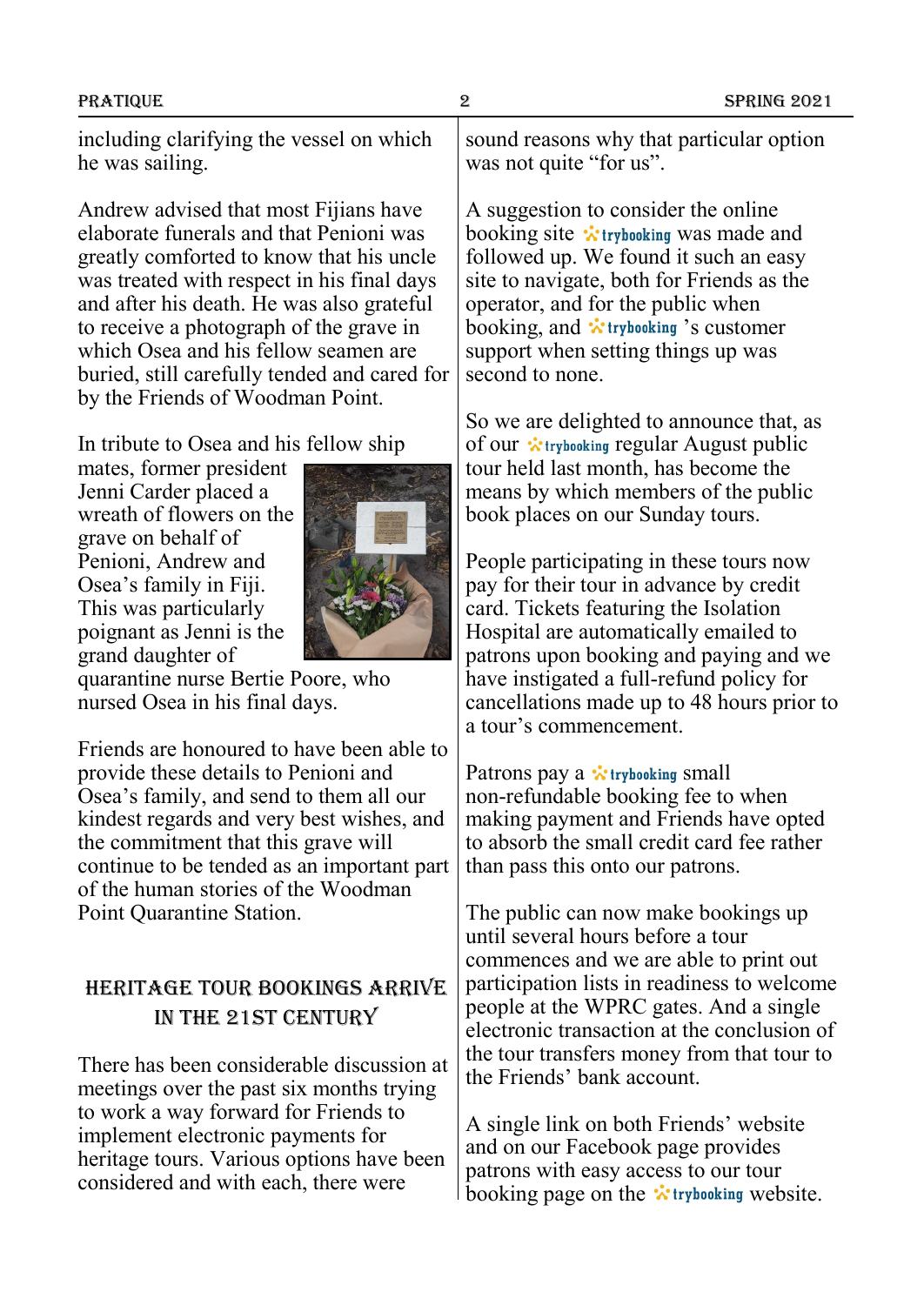We list tours six months in advance and already, bookings have been made several months out for future tours.

The Committee are delighted with this step forward and *i* trybooking look forward to further investigating how might meet our future booking and payment needs.

If you would like to check out our new cyber presence, go to https:// www.trybooking.com/search-events? keyword=woodman&location=&date=

### From the pages of history

*The next in a series of articles of sites at Woodman Point that may no longer exist or may have faded from our memory.*

## **The Morgue**

In the bushland, a little to the south of the Woodman Point Quarantine Station Crematorium lies a cement slab, all that

now remains of the Quarantine Station's morgue. Previously overgrown and inaccessible, recent renovation works have seen a



small limestone pathway laid so that visitors can now walk to the site and contemplate the building that used to exist there.

Despite its importance to medical examinations that followed deaths from communicable diseases in the Isolation Hospital between about 1900 and 1943, little is known today of the morgue, its construction and its eventual demise. It was certainly built around 1900, the same time as the Crematorium and by the same contractors. Constructed of corrugated iron, it comprised a single room with a

cement floor, devoid of electricity or any form of refrigeration. In the centre of the room was a stone-topped grooved

mortuary table, similar to the one that still exists at the former Albany Quarantine Station, pictured right. Autopsies were performed on this table, the grooves draining blood away from the body during the



autopsy process and into a drain pit outside, the remains of which are still seen today.

From Station records, it appears that, following a death in the Isolation Hospital, the deceased's body was taken directly to the morgue. If the deceased was a member of the military, a soldier stood guard at the morgue entrance in tribute to their deceased comrade.

Records also indicate that a small supply of coffins were housed in the morgue, implying that it was in this building the deceased's body was prepared for cremation.



The photograph above, taken in the 1950s, is the only one known to exist of the Woodman Point morgue building.

The morgue building was removed in the late 1950s, leaving only the mortuary table on the cement foundation slab. The table was later removed to another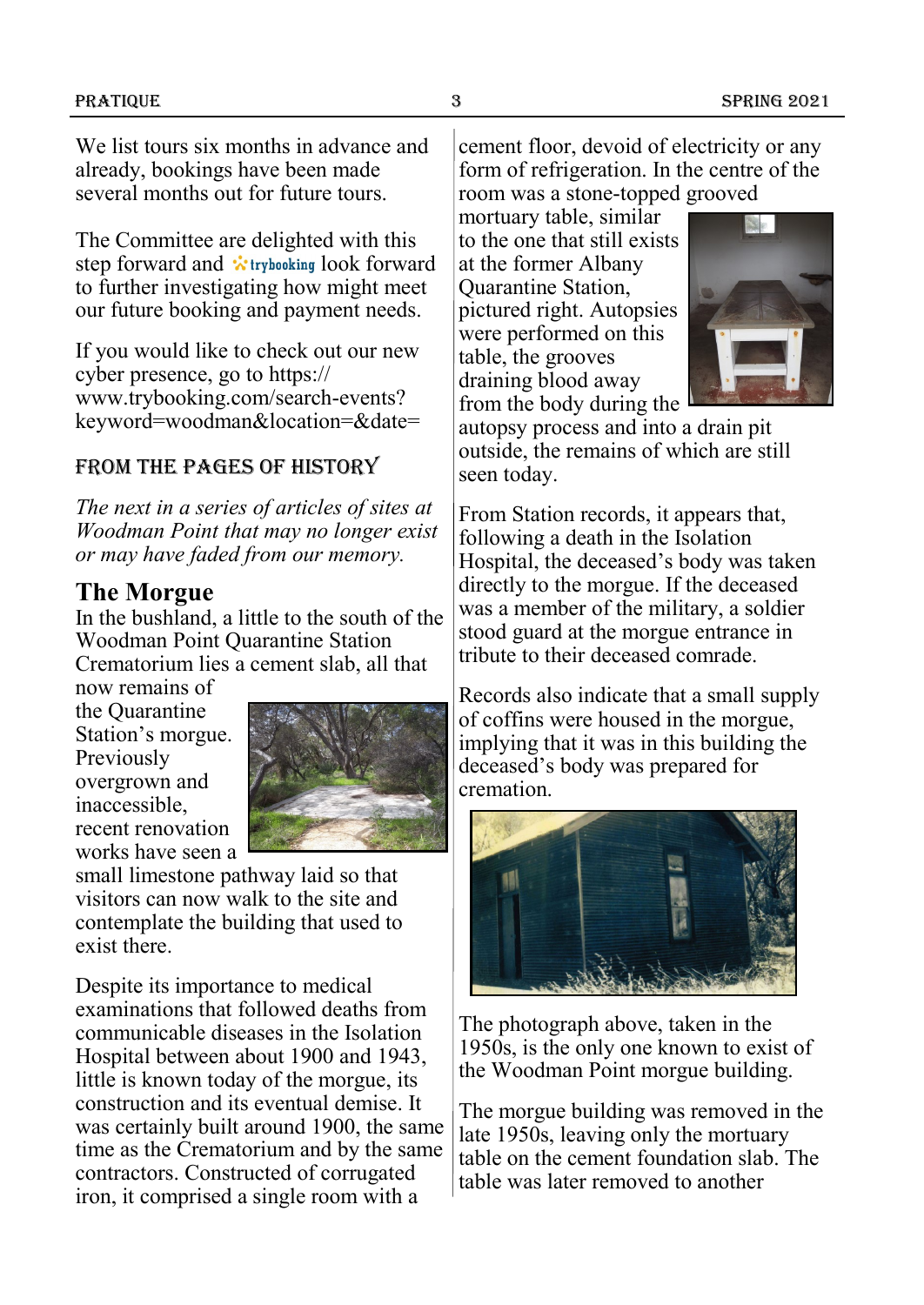medical facility, leaving the foundation slab with its central drain, the only reminder of this building's existence.

#### More Heritage building repairs

All buildings, over time, a need a little love and care and the heritage-listed buildings of the Quarantine Station are no exception. But the care required by the Dining Hall chimneys caught us all a little by surprise. Glancing skywards during a Sunday tour in May, Vice President Neil

Wilson noticed that the chimneys of this beautiful building, dating back over 100 years to 1912, were showing considerable signs of fretting at their base.



The problem was raised at the next Friends' meeting the following week and what seems like a well-oiled machine sprung immediately into action. In consultation with Graham Sharpe and WPRC staff, Friends member **Graeme Churcher** made contact with those who had assisted with the restoration of the fretting brickwork at the Crematorium last December. Purpose-built scaffolding, supplied by **Barry and Dylan Lloyd** from **Perth Scaffolding**, quickly rose around the chimneys making them safe and preparing them for their make-over. This enabled **Peter Carman** from **RMS Refractory Management Services** to access and inspect the chimneys and prepare a report outlining the extent of the problem and the repair methodology required. **Steve Strydom and Stephen Scoon** from **Veolia Refractories** again provided assistance in the form of three tradespeople skilled in refractory bricklaying who spent a day and a half repairing the mortar on the chimneys to

better than their former glory. And overseeing the whole operation was **Cockburn Cement**, who through their operations manager, **Colin Powers**, provided project-management and materials to complete the project which again was completed with incredible speed and efficiency.

To these local companies and their personnel, Friends once again offers our wholehearted appreciation and sincere thanks for their contribution in once again helping repair and preserve our special part of WA's history. Without the incredible support, commitment and huge generosity of these local companies,

integral work such as this would be a monumental problem to our group. Please ensure you, as Members of Friends, voice your support of these companies and their commitment to



the community whenever you have the opportunity.

#### From The vice President

With Gary almost at the end of this annual Exmouth stay, he has asked me to outline Friends' activities over the past 3 months in his absence. Winter, as usual, has been a quieter time for Friends, but with the return to warmer weather and all hands on deck once again, we are looking forward to winding up the year and its many projects on a high note. It will culminate on 18 December with a combined Christmas luncheon in the Woodman Point Dining Hall with our volunteer friends from the Azelia Ley Homestead Museum. Please consider, if you are able at what I know is a busy time of the year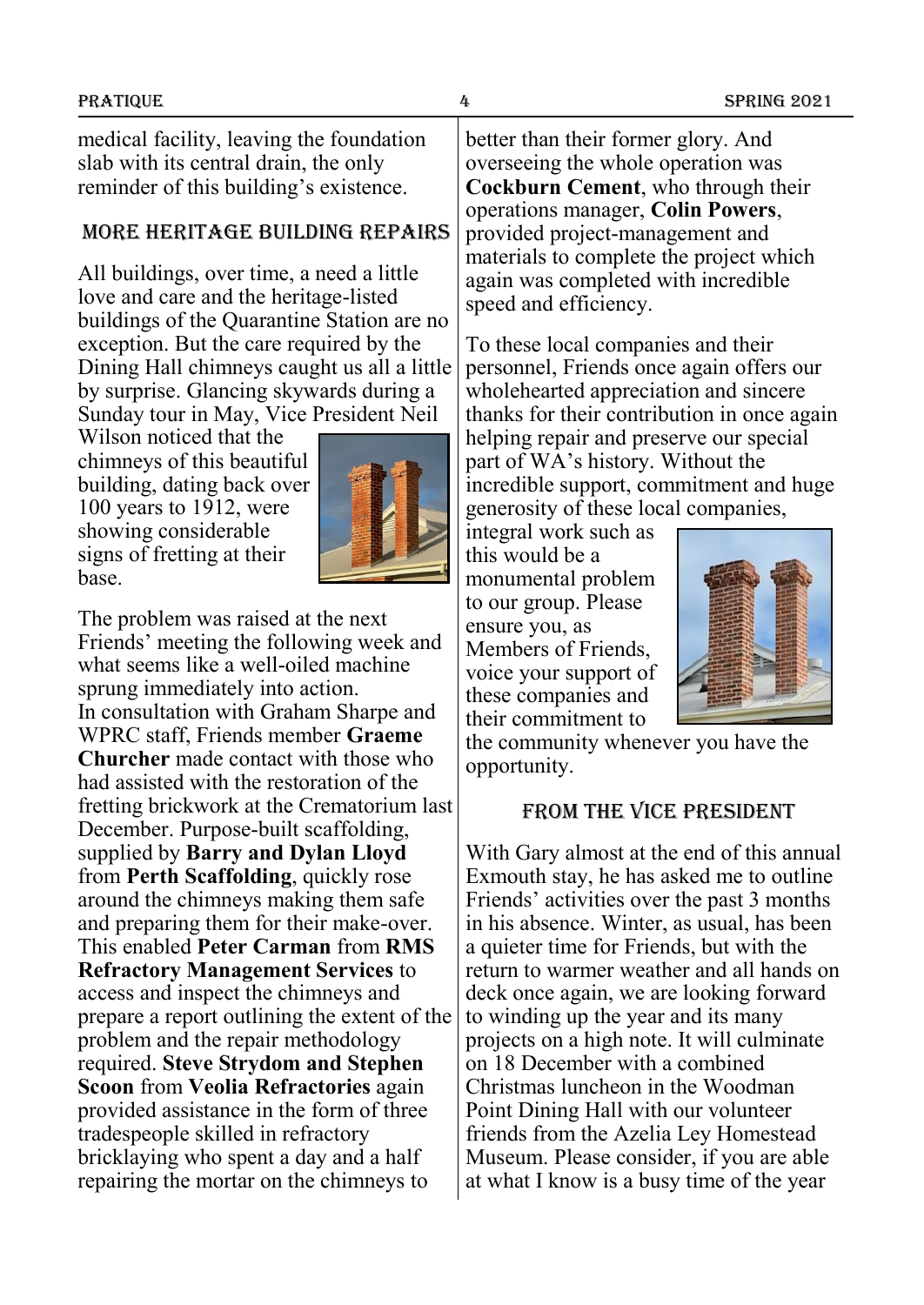for families, to come along, acknowledge our tremendous efforts over the year and celebrate all the things that make Friends such a strong and positive group.

As COVID restrictions lessen in WA, so have our heritage tours begun to make a return to their normal levels. Jenni, Chris and I have been conducting mid-week tours, with all singing praise for our work and the unexpected experience they enjoy as they discover our part of WA history. Our mid-week tour schedule remains busy through to November.

There has also been growing interest in our Sunday public heritage tours, now being conducted regularly on the third Sunday of each month. Each month since March, has seen capacity tours to a wide range of WA folk, usually a different demographic to our mid-week tours. And with our recent move to the  $\ddot{\cdot}$  trybooking online booking system, we have streamlined our operations and receipt of payments. This seems to have hit a chord with the public who are now making firm bookings several months in advance.

Friends have recently negotiated with the National Archives of Australia to digitise some of the records they hold from Woodman Point Quarantine Station from 1900 until its closure in 1979. Whilst the records have always been publicly accessible from within their collection, they have not been available online and required a visit to the Archive's Reading Room to actually view them.

The Station's Admissions and Discharges Registers from 1900 until 1979 and they reveal a lot of information about the nearly 4500 people who passed through the quarantine gates during this period. In addition, the digitising of the Station Log, which covers the period 1936 until 1978, provides a further insight into both the daily operations of Station and medical procedures during significant quarantine periods such as the *Suva* lockdown in 1943. This document was mostly compiled by the Commonwealth Department of Health doctors who oversaw quarantining operations and is a valuable asset to our history and great that the public now has ready access to it.

I have recently completed indexing the nearly 4500 names of people contained in the Registers onto a searchable database which means Friends can now more easily respond to the public historical queries that we receive. This index also identifies all those who died whilst in care at Woodman Point.

All three Admissions/Discharge Registers as well as the Station Log are also available for viewing and searching on the computer in the Isolation Hospital as well as from the comfort of your home. Go to the search facility on the National Archives website at [www.naa.gov.au](http://www.naa.gov.au) and use the following numbers to call up the document you wish to view:

Series No. PT1675/1

- Item 446652 for Admissions Book 3 (1900 to 1915)
- Item 446660 for Admissions Book 2 (1901 to 1919
- Item 670825 for Admissions Book 1 (1919 to 1965)
- Item 334517 for the Station Log (1936 to 1978)

I hope members will find these documents both useful and interesting to look through.

Neil Wilson Vice President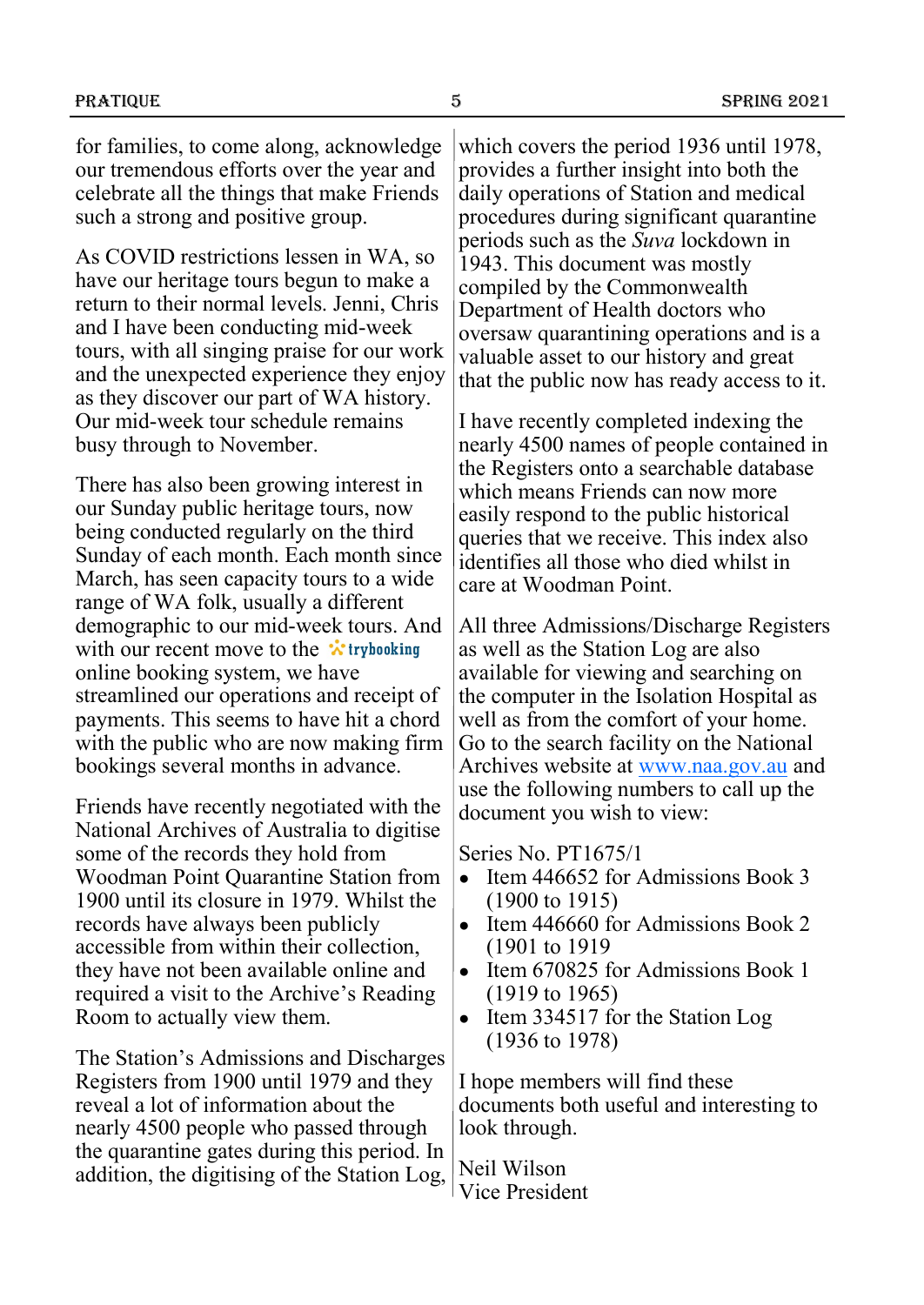#### Latest news from Friends

❖ The next meeting of Friends will be held on Wednesday 15 September 2021 in the Isolation Hospital, commencing at 6.30pm. All members are welcome to attend.

#### Update FROM the camp

Foremost in news for this update is the progress on the Doctors Precinct works. The advertising process for tenders for the project was briefly extended, but has now ended, and a panel will soon recommend the successful respondent to undertake the works. I'm sure you are all aware of the significance of this project. Previous work on the Doctors precinct between Owen, Spinifex and Grevillea dormitories has only ever been to "make safe", with the long-term plan to restore the buildings to then use them as additional accommodation for those dormitories. Work on the restoration is expected to start in September, and the Camp team are working to minimise the building impact during that time.

The Camp continues to be consistently busy. I can report that we have finalised the work, with Neil's assistance, to replace some of the heritage signs. This should occur during September. Many thanks to the Friends for their support in helping to bring the signs up-to-date.

On Friday 23 July, Matt Dixon from Minister Buti's Office visited the Woodman Point Recreation Camp, his tour including a walk-through of the Isolation Hospital. Matt was very impressed with the condition of the Isolation Hospital (including the deck!) and the hard work done by Friends. He was particularly impressed with the tours offered by Friends and has suggested that it'd be great to have Minister Buti attend a tour in the future.

Thanks must also go to Graeme Churcher for his support in the recent restoration work on the Dining Hall chimneys. The work has been going for a while, but is now complete.

Kym Lawrence will again be taking some leave in late September through to late October and Ryan Austin will be stepping into Kym's shoes during that time as acting Operations Manager.

Finally, you'd probably be aware that, with the inclement weather, there was a large amount of water gathering behind Jervoise Dormitory, nicknamed by the team "Lake Jervoise". Senior Program Coordinator, Scott Price, thought it'd be a good idea to swim Lake Jervoise to celebrate the 2021 Tokyo Olympics, and we shared that footage with our friends in the Sport and Recreation Office. Imagine our surprise when that footage was shown during the 7Olympics "This generation's feats in Tokyo inspiring the next" coverage. I believe Scott is giving autographs, given his recent fame.

I'd like to again recognise the work of the Friends and thank you all for your ongoing support.

Graham Sharpe Camp Manager

#### New members

Friends welcome the following people who have recently joined our organisation.

- Graeme Jeisman from Samson
- Susan McIntosh from Floreat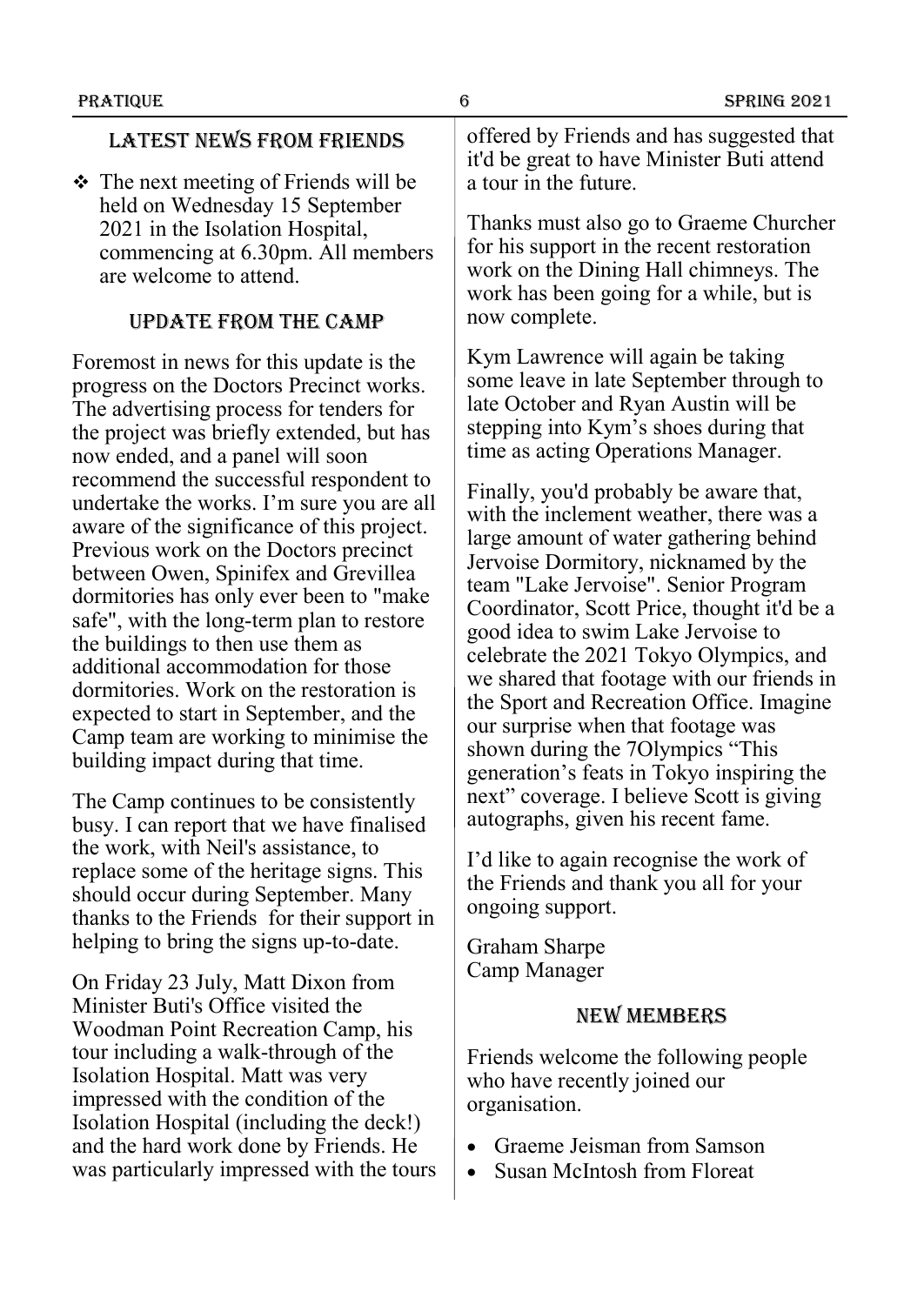# Heritage tours

Friends of Woodman Point Recreational Camp operate regular heritage tours of the former Quarantine Station and the Isolation Hospital Museum for community groups. Morning tea is included in all tours, and if required, lunch can be provided at an additional cost.

Periodic open weekends provide tours for members of the pubic to visit the site and to learn about this important Western Australian heritage site.

We acknowledge the contribution of our valued volunteer tour guides who lead our heritage tours of the former Quarantine Station.







Jenni Chris Suzie



Gary Jacky Neil





We also acknowledge Daniel and the staff of Accolade Catering who provide the delicious lunches enjoyed by our tour participants.

# Upcoming Heritage tours

September 2021 October/November 2021

- 3 Sept Umbrella Group
- 10 Sept Ascot Fillies Red Hats
- 19 Sept Monthly public tour
	-
- 13 Oct Western Suburbs View Club
- 17 Oct Monthly public tour
- 12 Nov Stirling Men's Shed
- 21 Nov Monthly public tour